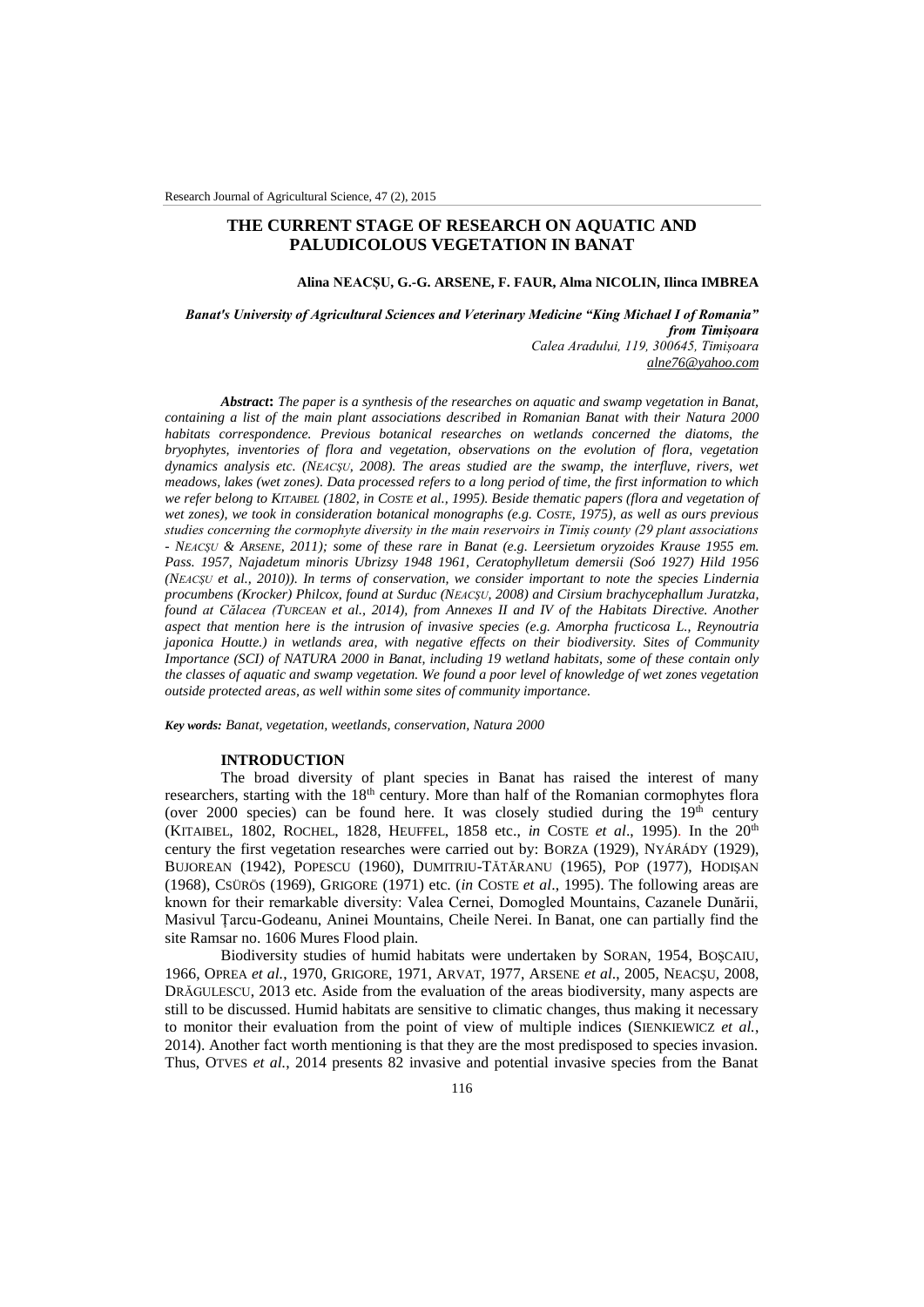humid areas. Of the 101 humid areas neophyte list from Romania made up by ANASTASIU *et al.*, 2007, 10 are considered the most invasive ones, of which, in Banat, *Amorpha fruticosa* and *Reynoutria japonica* are the most problematic. According to HOBOHM & BRUCHMANN, 2011 the number of endemic plants in humid habitats is much smaller than in other habitats, this thing was caused by their young ages and their reduced ecologic continuity.

# **MATERIAL AND METHODS**

We studied closely papers referring to aquatic and paludicolous vegetation from Banat, to which we added our own studies. On the basis of that information, we discussed the topic approached by various authors and we made up a list of the main aquatic and paludicolous associations in Banat. Other aspects of the aquatic and paludicolous vegetation have been taken into account, some cenotaxonomy framing issues, references to the current statute of some plant species. We also present in a table form humid habitats from the NATURA 2000 sites of community importance.

# **RESULTS AND DISCUSSIONS**

In Romania, studies in the field of aquatic and paludicolous flora and vegetation (table 1) have been elaborated by MORARIU (1964), PĂUN (1966), DONIŢĂ (1967), RACLARU & ZANOSCHI (1968), POP (1968), RAICU (1972), POPESCU (1974), DOBRESCU (1981), MITITELU (1982) etc (*in* NEACŞU, 2008). In Banat, research was carried out by SORAN, 1954, BOŞCAIU, 1966, OPREA *et al.*, 1970, GRIGORE, 1971, ARVAT, 1977, ARSENE *et al.*, 2005, NEACŞU, 2008, DRĂGULESCU, 2013 etc. Aspect of the aquatic and paludicolous vegetation are treated in other reference papers (e.g. SCHRÖTT, 1972, COSTE, 1975).

Research regarding the Timiș-Bega interfluve flora and vegetation carried out by GRIGORE, 1971, resulted in the description of an impressive number of vegetal associations, 143, aquatic and paludicolous, grassy, segetal and ruderal, sylvan. At the time, the author had underlined the fact that aquatic and paludicolous vegetation was becoming more and more limited in natural stations, because of drainage and draining works. On the other hand, he signalled the presence of new stations, for these phytocoenoses in irrigation or draining canals and water mirrors, during periods with significant precipitation. In rainy years, reed, rush and sedge formations were abundantly developed. From the vegetation compendium, there are 14 aquatic, 21 paludicolous associations, to which we add a few meadow associations. Among the frequent species there was the *Marsilea quadrifolia*, included today in the 2<sup>nd</sup> and 4<sup>th</sup> annexes of the Habitat Directive (92/43/EEC) and which can only be found in a few everglades in the Timișului meadow.

*Table 1* 

| general topics                  | area            | autors                                                |  |  |  |  |  |  |  |
|---------------------------------|-----------------|-------------------------------------------------------|--|--|--|--|--|--|--|
| study<br>$\circ$ of<br>diatoms. | Banat - Crisana | SORAN (1956), BOSCAIU (1966), POP (1962, 1963, 1968), |  |  |  |  |  |  |  |
| bryophytes, evolution of        |                 | GRIGORE (1971), COSTE (1975), ARVAT (1977), OPREA     |  |  |  |  |  |  |  |
| flora, vegetation dynamics      |                 | (1976), BURESCU (2003), ARSENE et al. (2005), NEACSU  |  |  |  |  |  |  |  |
|                                 |                 | $(2008)$ , SINITEAN $(2011)$ etc.                     |  |  |  |  |  |  |  |
|                                 | Transilvania    | BORZA (1959), MORARIU (1964), HODISAN (1966), PETERFI |  |  |  |  |  |  |  |
|                                 |                 | (1966), SUTEU (1970), PÁZMÁNY (1971), GERGELY & RATIU |  |  |  |  |  |  |  |
|                                 |                 | (1973), RESMERITĂ & RATIU (1974), KARACSONYI (1980,   |  |  |  |  |  |  |  |
|                                 |                 | 1990), DRĂGULESCU (1995) etc.                         |  |  |  |  |  |  |  |
|                                 | Moldova         | MIHAI (1959, 1969), RĂVĂRUT et al. (1957), DOBRESCU   |  |  |  |  |  |  |  |
|                                 |                 | (1974, 1981), MITITELU (1973), MITITELU & BARABAS     |  |  |  |  |  |  |  |

Research in the field of aquatic and paludicolous flora and vegetation in Romania (NEACŞU, 2008, modified)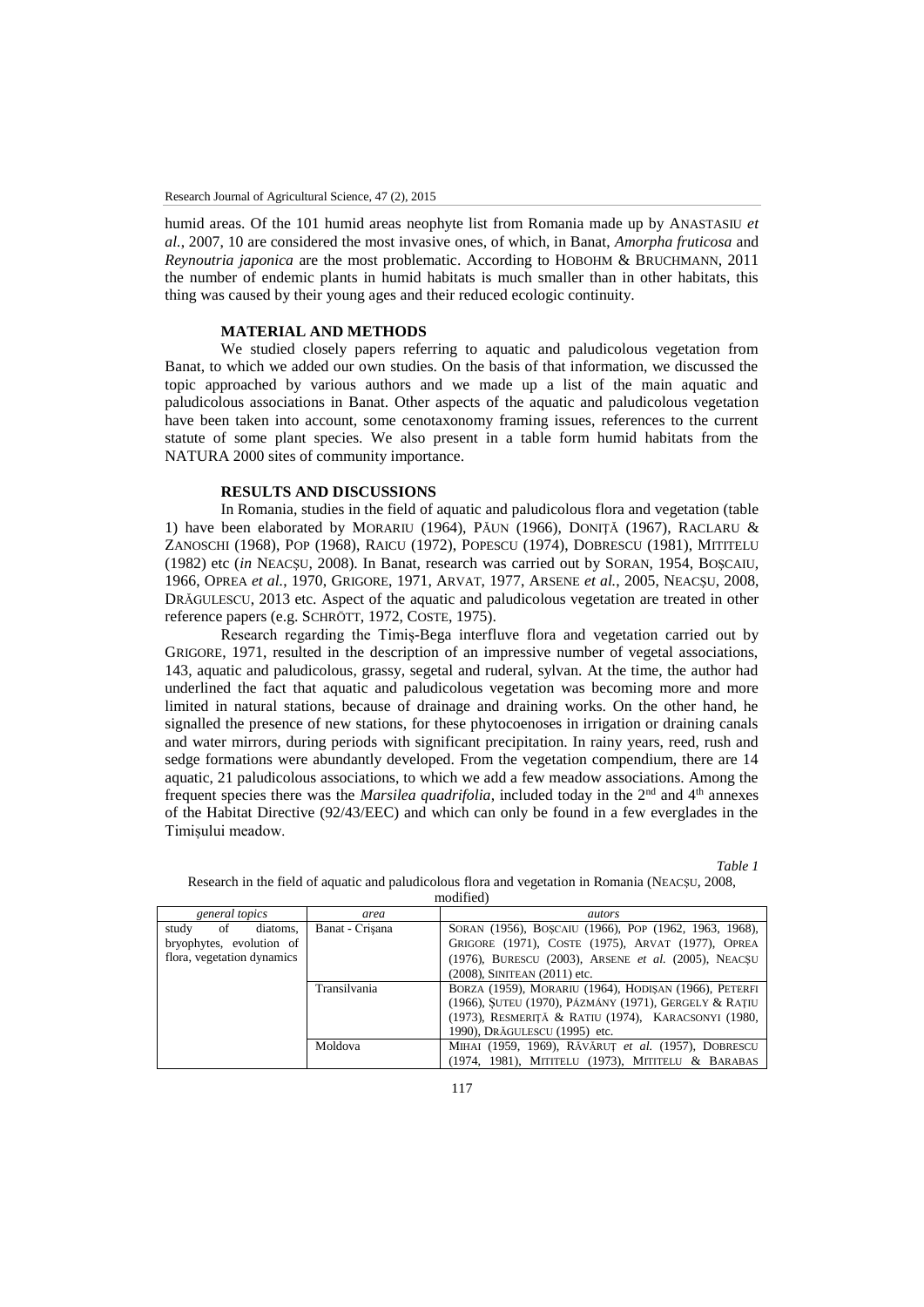|               | (1975), BARABAS (1978) etc.                                          |
|---------------|----------------------------------------------------------------------|
| Delta Dunării | TARNAVSCHI & NEDELCU (1970), SANDA & POPESCU (1973,                  |
|               | 1983), GODEANU (1976), CIOCÂRLAN (1998, 1999), SÂRBU<br>$(2002)$ etc |
| Oltenia       | ROMAN (1953), PĂUN (1964, 1966, 1969), ULARU (1967,                  |
|               | 1969), NEGRUS (1972), ZAHARIA (1972), MALOS (1977),                  |
|               | POPESCU (1974, 2001) etc.                                            |
| Muntenia      | NEDELCU (1967, 1968, 1969, 1972), PĂUN (1969), TURCU                 |
|               | (1970), NEDELCU et al. (1972, 1977, 1986) etc.                       |

OPREA *et al*., 1970, presents the main aquatic and paludicolous phytocoenoses, from Satchinez, belonging to the following vegetal associations: *Lemno-Utricularietum, Ceratophyllo-Hydrocharitetum, Myriophyllo-Potametum, Parvipotameto-Zannichelietum, Nymphoidetum peltatae, Scirpeto-Phragmitetum, Acoretum calami, Bolboschoenetum maritimi continentale, Glycerio-Sparganetum neglecti, Pulicaria vulgaris-Mentha pulegium*. Research at Satchinez were carried out by COCORA-TIEZ & SPINNER, 1967, but of a floristic nature. ARSENE *et al.*, *in* STĂNESCU, 2005 describe 11 representative aquatic and paludicolous associations: *Phragmitetum australis, Schoenoplectetum lacustris, Typhaetum angustifoliae, Glycerietum maximae, Lemnetum minoris, Ceratophyllo-Hydrocharietum, Caricetum acutiformis, Iridetum pseudacori, Sambucetum ebuli, Pruno spinosae-Crataegetum, Rubo-Salicetum cinereae*. As a result of the last years' research (unpublished data), carried out within this reservation, we observed the presence of the adventive species *Asclepias syriaca*, in open and sunny areas, with scant vegetation. It is a likely fact that the species has arrived here in an anemochorous way, and it reproduces rapidly due to optimal conditions on the account of the habitat perturbation and fragility.

On the occasion of the Liebling flora study, SORAN, 1954 describes grassy associations as well, in marsh areas: *Lemno-Utricularietum, Salvinietum natantis, Scirpeto-Phragmitetum, Myriophylletum-Potametum.* On semi-saturated and humid lands, the *Lindernia pixidaria-Isolepis supina* associations are described as well as the probatory *Pholiurus pannonicus*. At Liebling, we analyzed 124 de phytocoenoses, from 19 vegetal associations. We have not found phytocoenoses from the *Salvinietum natantis* and *Lemno-Utricularietum* associations (nor the probatory species, *Salvinia natans* and *Utricularia vulgaris*), described by SORAN, 1954.

The same author (SORAN, 1956), presents a short history of the research achieved in Romania regarding aquatic and paludicolous associations. The paper analyzes the aquatic and paludicolous vegetation in Banat. The author insists on the importance to analyze these associations from a theoretical and practical point of view and classifies the *Aquiherbosa*  formation, elaborating an adaptation of the Abolin classification. The used method belongs to BRAUN-BLANQUET & ALECHIN, but we also took into the account the SUCACEV-ALECHIN METHOD, which refers to the vegetation stratification.

BOŞCAIU, 1966, as a result of the aquatic and paludicolous vegetation and flora research carried out at Lugoj, describes 22 vegetal associations. The fact, that HEUFFEL research on water plants did not render significant results, is justified since, during that period of time, the aquatic vegetation in the area was poorly represented. The occurrence of artificial lakes facilitated the development of numerous hydro – and helophyte associations.

The aquatic vegetation (Aquiherbosa formation, Cls. LEMNETEA) on the Ada-Kaleh island, studied by OPREA, 1968 is poorly represented. The author mentions the *Lemnetum minoris* association found in spring time in the everglades surrounding the fortresses walls. Even more poorly represented is the aquatic vegetation of the sub-layer (Cls. POTAMETEA).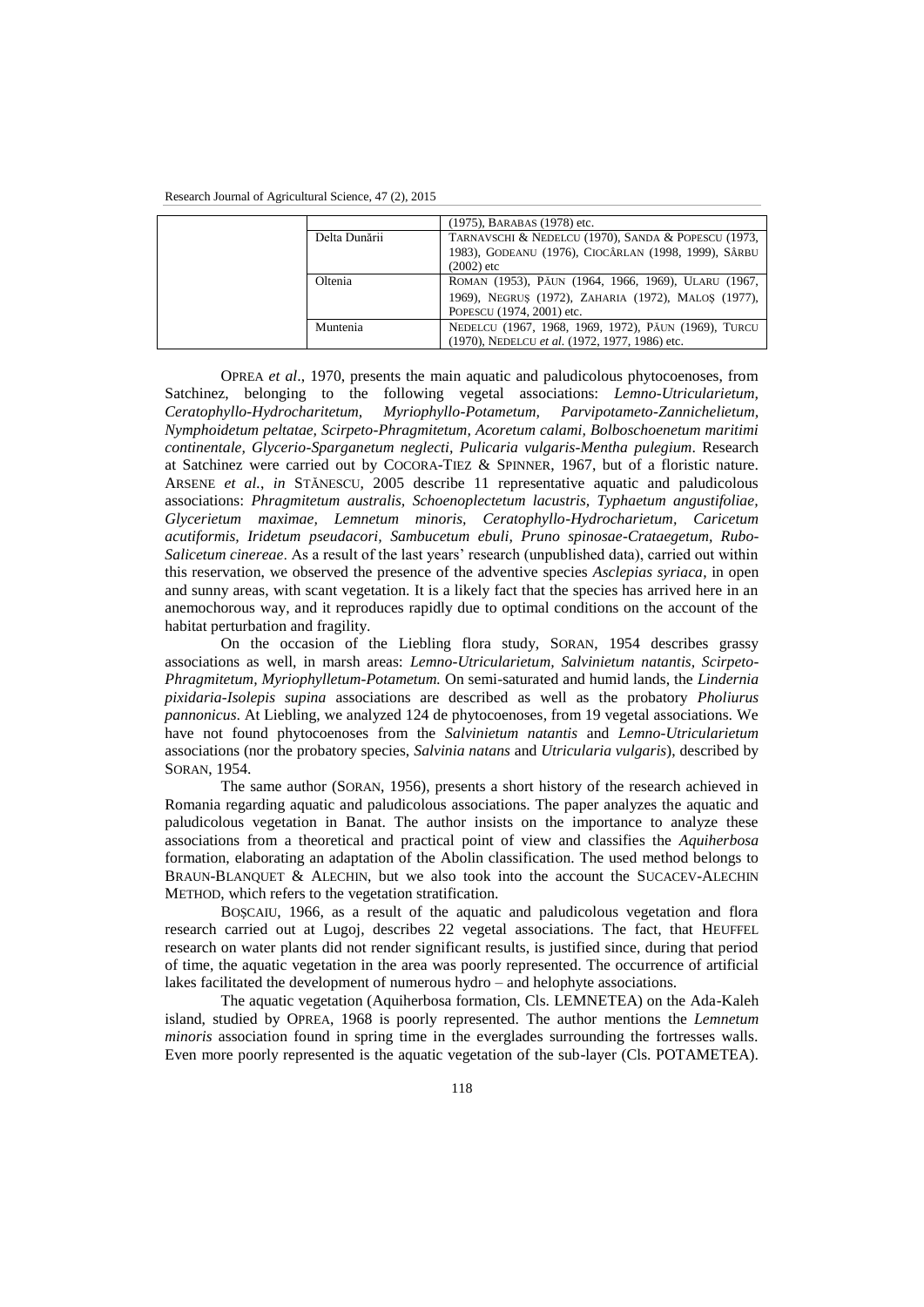Here the characteristic species *Potamogeton natans* and *Batrachium aquatile* are reminded, which float at the water surface in everglades surrounding the fortress. The paludicolous vegetation (Paludes formation) is made up by *reed plants*, belonging to the cls. PHRAGMITETEA. The following characteristic species are mentioned: *Phragmites communis, Leersia oryzoides, Glyceria plicata, Lythrum salicaria, Mentha aquatica, Rorippa amphibia*. Among grassland vegetation the grassy mezzo-hygrophilic formations are mentioned (cls. MOLINIO-ARRHENATHERETEA), of the flooded meadow area characteristic species: *Trifolium hybridum, Lythrum salicaria, Calystegia sepium, Urtica dioica, Galium aparine*. The author also remarks the presence of marsh and humid bank weed formations (cls. BIDENTETEA TRIPARTITAE), dominated by *Bidens tripartita*, *Polygonum hydropiper* și *P. persicaria* (which make up the *Bidentetum tripartiti* association, present in the moats around the fortress), weed formations, groves and water banks (cls. ARTEMISIETEA), where there are *Calystegia sepium, Cuscuta europaea, Althaea officinalis, Abutilon theophrasti, Glycyrrisa echinata* and hydrophilic meadow forests (cls. SALICETEA PURPUREAE), where one can find *Salix alba* și *Populus nigra*. Within the *Salici-Populetum* association, the following species were observed: *Populus alba, Amorpha fruticosa, Rosa canina, Poa pratensis, Ranunculus repens, Agropyrum repens, Solanum dulcamara*. In 1976, OPREA describes 16 aquatic and paludicolous associations in the Sînnicolaul Mare Plain.

The Beușnița-Cheile Nerei natural reservation flora and vegetation (Aninei Mountains) was studied by SCHRÖTT (1972). The author describes a few willow tree associations: *Salicetum purpureae, Salicetum triandrae, Salicetum albae-fragilis*.

A work of reference for the Banat flora and vegetation was written by COSTE (1975), the investigated territory being the Locvei Mountains. On this occasion, the author observes the presence of some aquatic and paludicolous species in the marginal meadows and alongside interior rivulets signalling the existence of alder groves, along the waters, and along the Nera and Danube rivers, of willow groves, placed in the form of interrupted borders, sufficiently ruderalized (cls. SALICETEA PURPUREAE). In meadow everglades, hygrophilic vegetation belongs to the cls. LEMNETEA, POTAMOGETONETEA, ISOETO-NANOJUNCETEA and PHRAGMITETEA. 18 aquatic and paludicolous associations are described (from the 75 total, mentioned in the area).

HOBORKA, 1980 describes 65 vegetal associations in the Dognecei mountains, of which 19 are aquatic and paludicolous, underlining the importance of the *Nymphaetum alboluteae* association phytocoenoses, present in the Nuferilor lake. The author describes willow groves which accompany watercourses, and which, due to narrow valleys, occur in the shape of clusters. The grassy meadow vegetation is constituted by associations of the cls. MOLINIO-ARRHENATHERETEA. The Câmpia Buziașului vegetation compendium (LOVASZ, 1995) comprises 30 aquatic and paludicolous associations. MATACĂ, 2005 presents the main associations observed in the Danube defile, belonging to the cls. LEMNETEA, POTAMOGETONETEA, PHRAGMITETEA and ALNETEA GLUTINOSAE, underlining the fact that a great part of these were flooded, thus not being accessible for phytosociological studies.

During 2005-2008, we closely studied the flora and vegetation of the four most important barrier lakes in the Timiș county. Their vegetation is represented by 29 vegetal associations. The analyzed phytocoenoses are mezzo-hygrophilic, hygrophilic and hydrophilic. The *Leersietum oryzoides* Krause 1955 em. Pass. 1957, *Najadetum minoris* Ubrizsy 1948, 1961 and *Ceratophylletum demersi* (Soó 1927) Hild 1956 associations are rare in Banat. The *Trapetum natantis* V. Kárpati 1963, *Potametum natantis* Soó 1927, *Eleocharidetum acicularis* W. Koch 1926 emend. Oberd. 1957, *Najadetum minoris* Ubrizsy 1948, 1961, *Salicetum albae*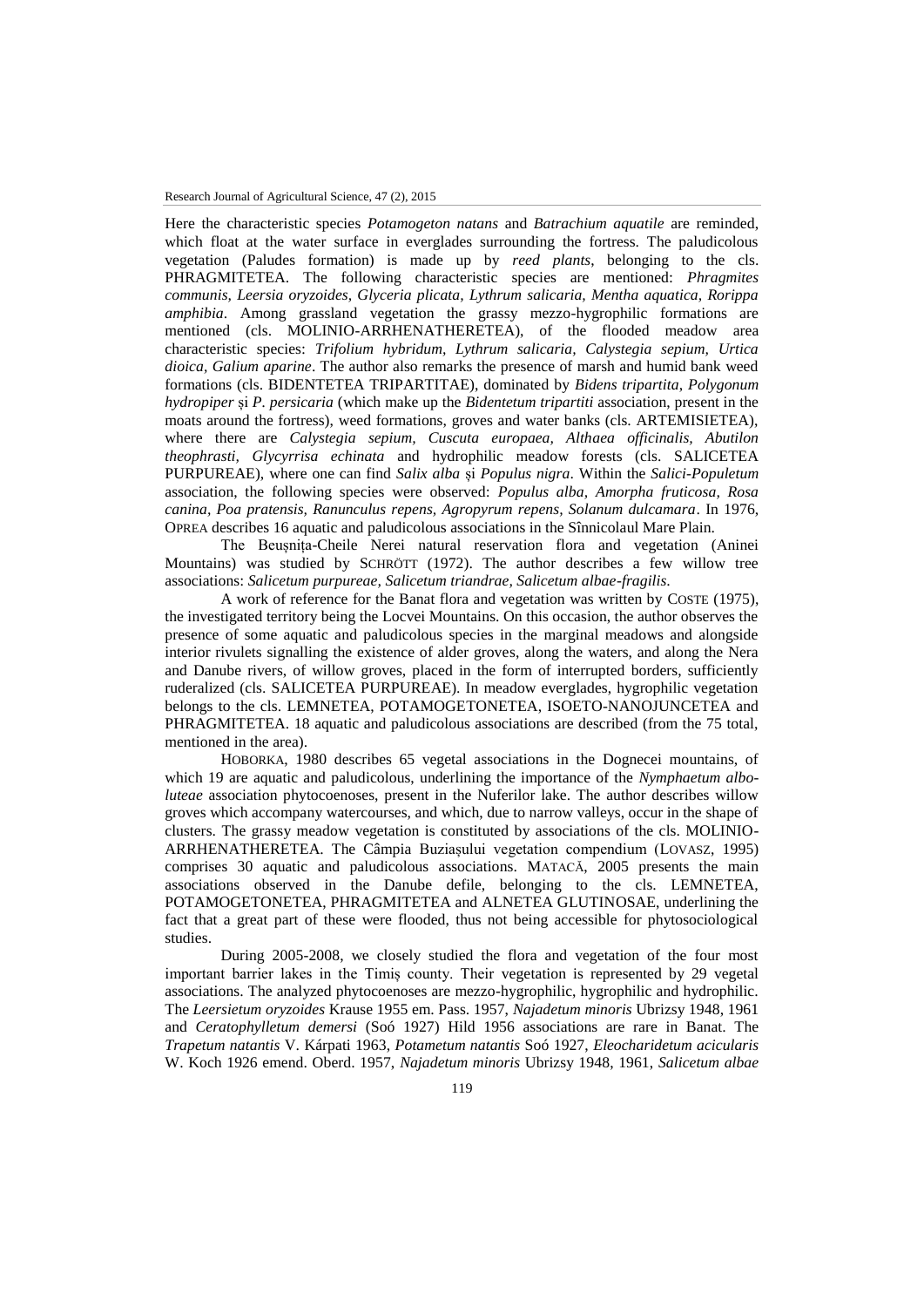Issler 1926 em. Soó 1957 associations have to be mentioned, since they are a part of the habitats, carrying a high preservation value.

Below, we would like to list the most important aquatic and paludicolous associations in Banat, 46 in number, specifying their cenotaxonomy classification and the authors who described them. To these we add 13 more humid meadow and weed formation associations that are briefly discussed. The number of aquatic and paludicolous associations in Banat varies according to the studied area dimensions, as well as the system used by the authors (table 2). Our list refers to associations belonging to the cls. LEMNETEA W. Koch et Tx. 1954 ap. Oberd. 1957, POTAMOGETONETEA Tx. et Prsg. 1942, LITTORELLETEA R. Tx. 1947, ISOËTO-NANOJUNCETEA Br. -Bl. et Tx. 1943, PHRAGMITETEA Tx. et Prsg. 1942 și SALICETEA PURPUREAE Morr 1958, 1960.

The most important aquatic and paludicolous associations in Banat (SORAN, 1956, BOŞCAIU, 1965, 1966, OPREA *et al*., 1970, GRIGORE, 1971, SCHRÖTT, 1972, COSTE, 1974, VICOL, 1974, RACLARU, ALEXAN, 1976, OPREA, 1976, ARVAT, 1977, HOBORKA, 1980, LOVASZ, 1995, ARSENE, *et al.* 2005, MATACĂ, 2005, NEACŞU, 2008, DRĂGULESCU, 2013):

- 1. *Acoretum calami* Eggl. 1933/Phragmition W. Koch 1926/Phragmitetalia (W. Koch 1926) Tx. et Prsg. 1942/PHRAGMITETEA Tx. et Prsg. 1942/ OPREA *et al*., 1970, GRIGORE, 1971, COSTE, 1974. The association has been reported as new coenotaxon for our country at Porțile de Fier, by ȘTEFUREAC & ROMAN (\*\*\* 1972, *Atlas complex Porțile de Fier*).
- 2. *Aegopodio-Alnetum* Kárpáti et Jurko 1961/Alnion glutinosae (Malcuit 1929) meyer-Dress 1930/Alnetalia glutinosae Tx. 1937/ALNETEA GLUTINOSAE Br.-Bl. et Tx. 1934/COSTE, 1974, HOBORKA 1980
- 3. *Amorphaetum fruticosae* (Borza 1954) nova as. prov/Salicion triandrae Muller et Gors. 1958/Salicetalia purpureae Moor 1958/SALICETEA PURPUREAE Morr 1958, 1960/COSTE, 1974
- 4. *Bolboschoenetum maritimi* Soó 1927/Bolboschoenion maritimi Soó 1947/ Phragmitetalia (W. Koch 1926) Tx. et Prsg. 1942/PHRAGMITETEA Tx. et Prsg. 1942/BOCŞAIU, 1966, OPREA *et al*., 1970, GRIGORE, 1971, COSTE, 1974, OPREA, 1976, LOVASZ, 1995, DRĂGULESCU, 2013
- 5. *Caricetum acutiformis-ripariae* Soó 1927, 1930/Magnocaricion W. Koch 1926/ Phragmitetalia (W. Koch 1926) Tx. et Prsg. 1942/PHRAGMITETEA Tx. et Prsg. 1942/BOŞCAIU, 1965, RACLARU, ALEXAN, 1973, GRIGORE, 1971, COSTE, 1974, OPREA, 1976, HOBORKA, 1980, LOVASZ, 1995, ARSENE *et al.*, 2005, NEACŞU, 2008
- 6. *Caricetum gracilis* (Graebn. et Hueck 1931) Tx. 1937/ Magnocaricion W. Koch 1926/ Phragmitetalia (W. Koch 1926) Tx. et Prsg. 1942/PHRAGMITETEA Tx. et Prsg. 1942/GRIGORE, 1971, COSTE, 1974
- 7. *Caricetum vulpinae* Now. 1927/Magnocaricion W. Koch 1926/ Phragmitetalia (W. Koch 1926) Tx. et Prsg. 1942/PHRAGMITETEA Tx. et Prsg. 1942/GRIGORE, 1971, OPREA, 1976, HOBORKA, 1980, LOVASZ, 1995, DRĂGULESCU, 2013
- 8. *Ceratophylletum demersi* (Soó 1927) Hild 1956/Ceratophyllion Den Hartog et Segal 1964/Hydrocharietalia Rübel 1933/LEMNETEA W. Koch et Tx. 1954 ap. Oberd. 1957/ MATACĂ, 2005, NEACŞU, 2008
- 9. *Ceratophyllo-Hydrocharitetum* I. Pop 1962/Hydrocharition Rüb. 1933/Lemnetalia W. Koch et Tx. 1954 ap. Oberd. 1957/LEMNETEA W. Koch et Tx. 1954 ap. Oberd. 1957/BOŞCAIU, 1966, OPREA *et al*., 1970, GRIGORE, 1971, HOBORKA, 1980, ARSENE *et al.*, 2005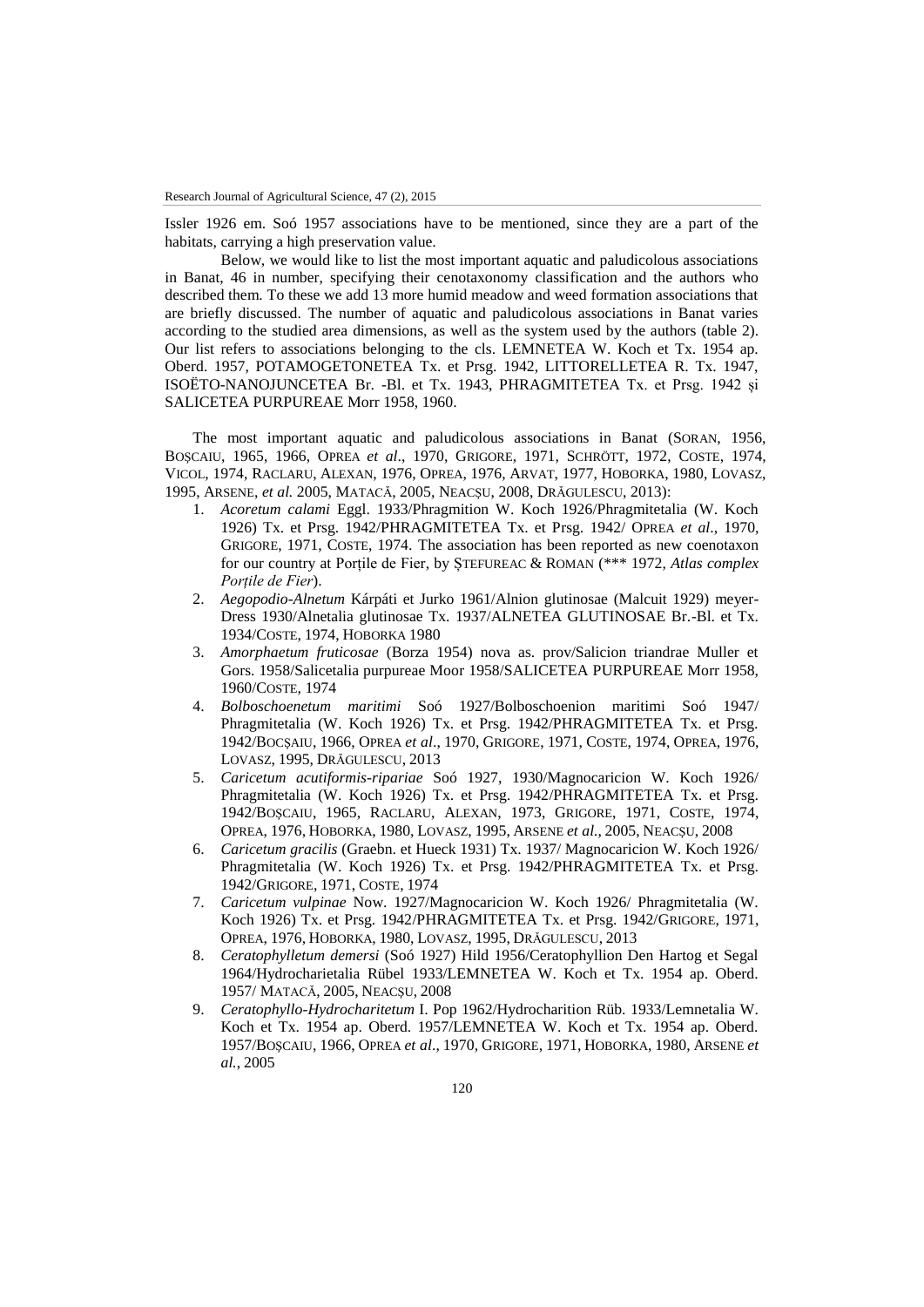- 10. *Cyperetum flavescentis* W. Koch 1926/Nanocyperion W. Koch 1926/ Nanocyperetalia Klika 1935/ISOËTO-NANOJUNCETEA Br. -Bl. et Tx. 1943/GRIGORE, 1971, HOBORKA, 1980, LOVASZ, 1995, DRĂGULESCU, 2013
- 11. *Cypero-Juncetum* Soó et Csűrös 1944/Nanocyperion W. Koch 1926/Nanocyperetalia Klika 1935/ISOËTO-NANOJUNCETEA Br. -Bl. et Tx. 1943/COSTE, 1974
- 12. *Glycerietum maximae* (Now. 1930) Hueck 1931/Phragmition W. Koch 1926/ Phragmitetalia (W. Koch 1926) Tx. et Prsg. 1942/PHRAGMITETEA Tx. et Prsg. 1942/BOŞCAIU, 1966, GRIGORE, 1971, OPREA, 1976, HOBORKA, 1980, LOVASZ, 1995, ARSENE *et al.*, 2005, MATACĂ, 2005, NEACŞU, 2008
- 13. *Glycerietum plicatae* Oberd. (1952) 1957/Glycerio-Sparganion Br.-Bl. et Siss. 1942/ Phragmitetalia (W. Koch 1926) Tx. et Prsg. 1942/PHRAGMITETEA Tx. et Prsg. 1942/GRIGORE, 1971, COSTE, 1974
- 14. *Glycerio-Sparganietum neglecti* (Br.-Bl.) 1925 W. Koch 1926/Glycerio-Sparganion Br.-Bl. et Siss. 1942/Phragmitetalia (W. Koch 1926) Tx. et Prsg. 1942/ PHRAGMITETEA Tx. et Prsg. 1942/SORAN, 1956, BOŞCAIU, 1965, OPREA *et al*., 1970, GRIGORE, 1971, LOVASZ, 1995
- 15. *Heleocharetum acicularis* Hvč. 1933 = *Eleocharidetum acicularis* W. Koch. 1926 em. Oberd. 1957/Nanocyperion W. Koch 1926/Nanocyperetalia Klika 1935/ISOËTO-NANOJUNCETEA Br. -Bl. et Tx. 1943/BOŞCAIU, 1966, GRIGORE, 1971, LOVASZ, 1995, NEACŞU, 2008
- 16. *Heleocharetum palustris* Schennik. 1919/Bolboschoenion maritimi Soó 1947/ Phragmitetalia (W. Koch 1926) Tx. et Prsg. 1942/PHRAGMITETEA Tx. et Prsg. 1942/COSTE, 1974, NEACŞU, 2008, DRĂGULESCU, 2013 = *Alismati-Eleocharetum* M. Kw. et Mathe 1967/ Phragmition W. Koch 1926/ Phragmitetalia (W. Koch 1926) Tx. et Prsg. 1942/PHRAGMITETEA Tx. et Prsg. 1942/GRIGORE, 1971, OPREA, 1976, LOVASZ, 1995
- 17. *Hydrochari-Stratiotetum* (Langend. 1935) Westhoff 1942/Hydrocharition Rüb. 1933/ Lemnetalia W. Koch et Tx. 1954 ap. Oberd. 1957/LEMNETEA W. Koch et Tx. 1954 ap. Oberd. 1957/GRIGORE, 1971, MATACĂ, 2005
- 18. *Iretum pseudacori* Eggler 1933/Phragmition W. Koch 1926/Phragmitetalia (W. Koch 1926) Tx. et Prsg./PHRAGMITETEA Tx. et Prsg. 1942/ LOVASZ, 1995, ARSENE *et al.*, 2005, NEACŞU, 2008
- 19. *Juncetum bufonii* I. Morariu 1956/Nanocyperion W. Koch 1926/Nanocyperetalia Klika 1935/ISOËTO-NANOJUNCETEA Br. -Bl. et Tx. 1943/GRIGORE, 1971, HOBORKA, 1980, LOVASZ, 1995
- 20. *Leersietum oryzoides* Krause 1955 em. Pass. 1957/Phalarido-Glycerion Pass. 1964/ Phragmitetalia (W. Koch 1926) Tx. et Prsg. 1942/PHRAGMITETEA Tx. et Prsg. 1942/ NEACŞU, 2008
- 21. *Lemnetum minoris* (Oberd. 1957) Th. Müll. et Görs 1960/Lemnion minoris W. Koch et Tx. 1954 ap. Oberd. 1957/Lemnetalia W. Koch et Tx. 1954 ap. Oberd. 1957/ LEMNETEA W. Koch et Tx. 1954 ap. Oberd. 1957/BOŞCAIU, 1966, GRIGORE, 1971, COSTE, 1974, OPREA, 1976, HOBORKA, 1980, LOVASZ, 1995, ARSENE *et al.*, 2005, MATACĂ, 2005, NEACŞU, 2008, DRĂGULESCU, 2013
- 22. *Lemno minoris-Spirodeletum* W. Koch 1954 *= Spirodeletum pollyrrhizae* W. Koch 1954/ Lemnion minoris W. Koch et Tx. 1954 ap. Oberd. 1957/Lemnetalia W. Koch et Tx. 1954 ap. Oberd. 1957/LEMNETEA W. Koch et Tx. 1954 ap. Oberd. 1957/BOŞCAIU, 1966, OPREA, 1976, MATACĂ, 2005, NEACŞU, 2008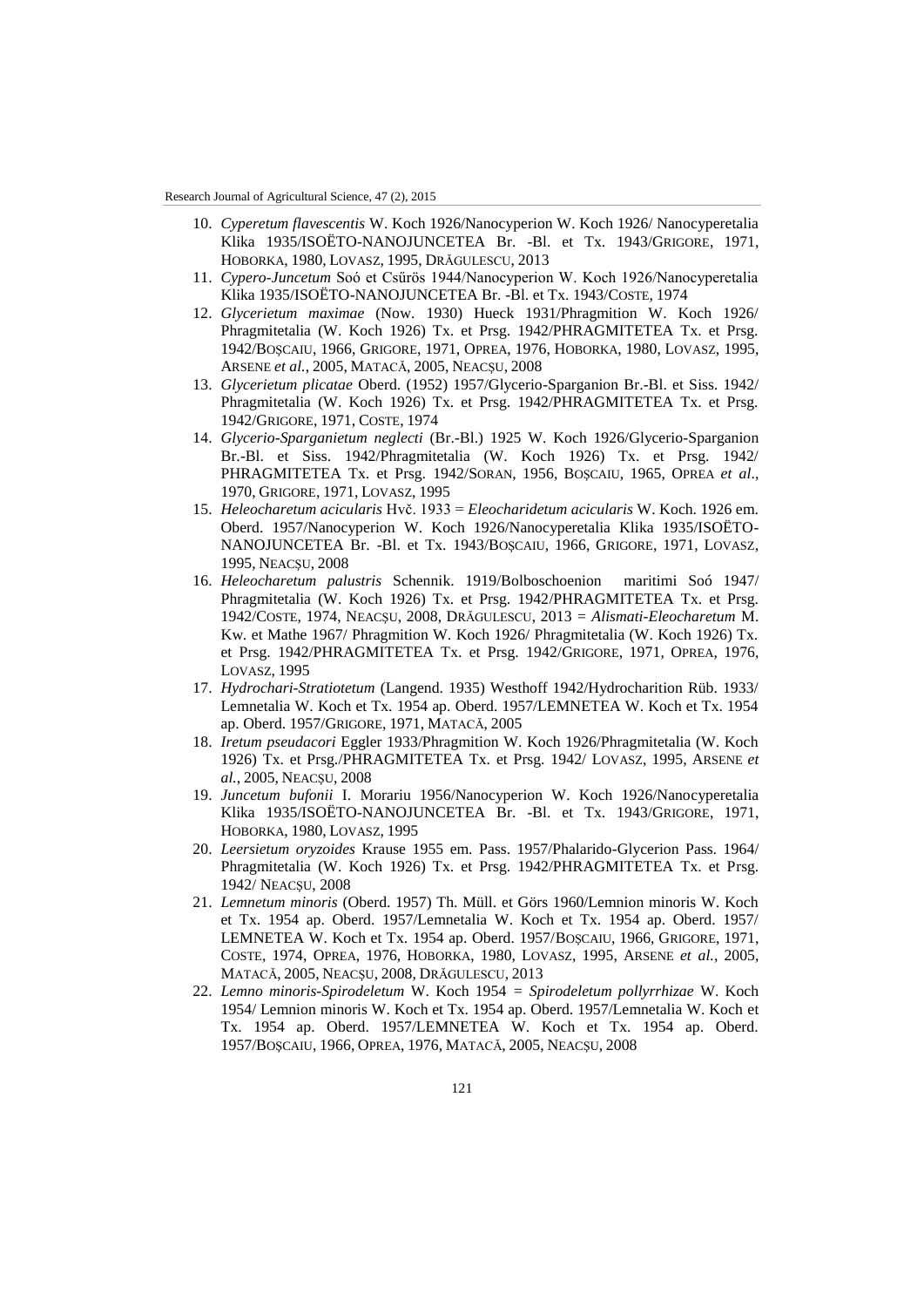- 23. *Lemno-Utricularietum vulgaris* Soó 1928/Hydrocharition Rüb. 1933/Lemnetalia W. Koch et Tx. 1954 ap. Oberd. 1957/LEMNETEA W. Koch et Tx. 1954 ap. Oberd. 1957/SORAN, 1956, BOŞCAIU, 1966, OPREA *et al*., 1970, GRIGORE, 1971, HOBORKA, 1980
- 24. *Lindernio-Isolepetum* I. Morariu 1943/Nanocyperion W. Koch 1926/Nanocyperetalia Klika 1935/ISOËTO-NANOJUNCETEA Br. -Bl. et Tx. 1943/SORAN, 1956, GRIGORE, 1971
- 25. *Myriophyllo-Potamogetonetum* Soó 1934/Potamogetonion W. Koch 1926 em. Oberd. 1957/Potamogetonetalia W. Koch 1926/POTAMOGETONETEA Tx. et Prsg. 1942/SORAN, 1956, BOŞCAIU, 1966, OPREA *et al*., 1970, GRIGORE, 1971, COSTE, 1974, OPREA, 1976, HOBORKA, 1980, NEACŞU, 2008
- 26. *Najadetum minoris* Ubrizsy 1948, 1961/Potamogetonion W. Koch 1926 em. Oberd. 1957/Potamogetonetalia W. Koch 1926/POTAMOGETONETEA Tx. et Prsg. 1942/NEACŞU, 2008
- 27. *Nymphaeetum albo-luteae* Now. 1928/Nymphaeion Oberd. 1957/Potamogetonetalia W. Koch 1926/POTAMOGETONETEA Tx. et Prsg. 1942/BOŞCAIU, 1966, GRIGORE, 1971, HOBORKA, 1980
- 28. *Parvipotamogetono-Zannichellietum* W. Koch 1926/ Potamogetonion W. Koch 1926 em. Oberd. 1957/Potamogetonetalia W. Koch 1926/POTAMOGETONETEA Tx. et Prsg. 1942/SORAN, 1956, BOŞCAIU, 1966, OPREA *et al*., 1970, GRIGORE, 1971, COSTE, 1974, OPREA, 1976, LOVASZ, 1995
- 29. *Phalaridetum arundinaceae* Libb. 1931/Magnocaricion W. Koch 1926/ Phragmitetalia (W. Koch 1926) Tx. et Prsg./PHRAGMITETEA Tx. et Prsg. 1942/BOŞCAIU, 1966, GRIGORE, 1971, COSTE, 1974, VICOL, 1974, LOVASZ, 1995, NEACŞU, 2008, DRĂGULESCU, 2013
- 30. *Polygono-Potamogetonetum* Soó 1964/Nymphaeion Oberd. 1957/Potamogetonetalia W. Koch 1926/POTAMOGETONETEA Tx. et Prsg. 1942/BOŞCAIU, 1966, GRIGORE, 1971, OPREA, 1976, HOBORKA, 1980, MATACĂ, 2005, NEACŞU, 2008, DRĂGULESCU, 2013
- 31. *Potamogetono-Ceratophylletum* I. Pop 1962/Potamogetonion W. Koch 1926 em. Oberd. 1957/Potamogetonetalia W. Koch 1926/POTAMOGETONETEA Tx. et Prsg. 1942/GRIGORE, 1971
- 32. *Pulicario-Menthetum pulegii* Slav. 1951/Verbenion supinae Slav. 1951/ Nanocyperetalia Klika 1935/ISOËTO-NANOJUNCETEA Br.-Bl. et Tx. 1943/BOŞCAIU, 1966, OPREA *et al*., 1970, GRIGORE, 1971, COSTE, 1974, OPREA, 1976, HOBORKA, 1980, LOVASZ, 1995, DRĂGULESCU, 2013
- 33. *Ranunculetum aquaticae* Gehn 1961/Nymphaeion Oberd. 1957/Potamogetonetalia W. Koch 1926/POTAMOGETONETEA Tx. et Prsg. 1942/GRIGORE, 1971, HOBORKA, 1980, LOVASZ, 1995
- 34. *Ranunculetum lateriflori* I. Pop 1962/ Nanocyperion W. Koch 1926/Nanocyperetalia Klika 1935/ISOËTO-NANOJUNCETEA Br. -Bl. et Tx. 1943/GRIGORE, 1971
- 35. *Rorippo-Oenanthetum aquaticae* (Soó 1927) Lohm. 1950 = *Oenanthe-Rorippetum aquaticae* Lohm. 1950 / Phragmition W. Koch 1926/ Phragmitetalia (W. Koch 1926) Tx. et Prsg. 1942/PHRAGMITETEA Tx. et Prsg. 1942/GRIGORE, 1971, COSTE, 1974, LOVASZ, 1995
- 36. *Salicetum albae-fragilis* Issler 1926 em. Soó 1957/Salicion albae Soó 1930 (Tx. 1955) Müller et Görs 1958/Salicetalia purpureae Moor 1958/SALICETEA PURPUREAE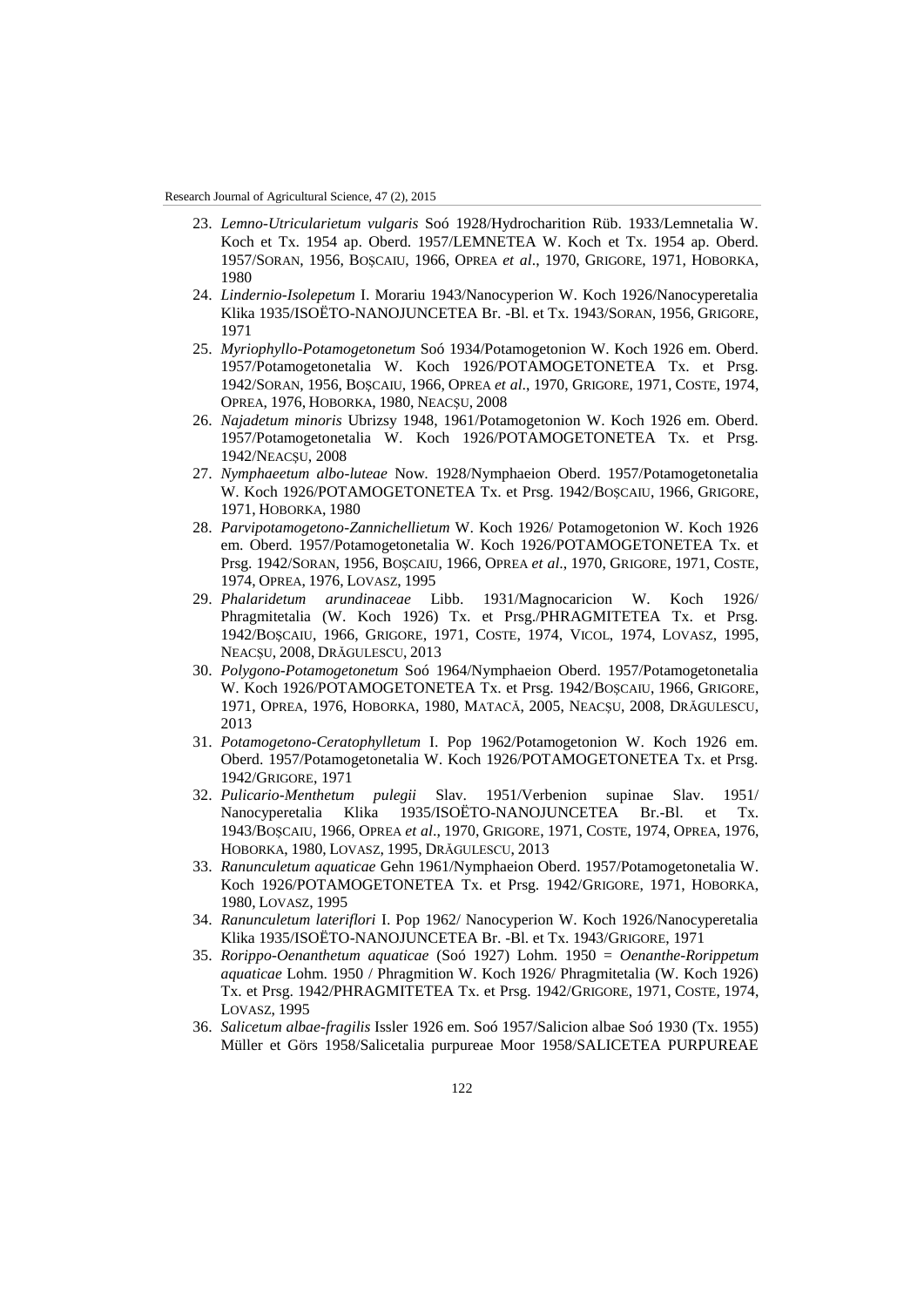Morr 1958, 1960/SCHRÖTT, 1972, COSTE, 1974, HOBORKA, 1980, LOVASZ, 1995, NEACŞU, 2008, DRĂGULESCU, 2013

- 37. *Salicetum purpureae* Soó 1934 Wendelb.-Zelinka 1952/Salicion triandrae Muller et Gors. 1958/Salicetalia purpureae Moor 1958/SALICETEA PURPUREAE Morr 1958, 1960/SCHRÖTT, 1972, COSTE, 1974, OPREA, 1976, HOBORKA, 1980
- 38. *Salicetum triandrae* Malcuit 1929/Salicion triandrae Muller et Gors. 1958/Salicetalia purpureae Moor 1958/SALICETEA PURPUREAE Morr 1958, 1960/SCHRÖTT, 1972, COSTE, 1974, OPREA, 1976, HOBORKA, 1980, LOVASZ, 1995
- 39. *Salvinio-Hydrocharitetum* Oberd. 1957/Hydrocharition Rüb. 1933/Lemnetalia W. Koch et Tx. 1954 ap. Oberd. 1957/LEMNETEA W. Koch et Tx. 1954 ap. Oberd. 1957/BOŞCAIU, 1966, GRIGORE, 1971
- 40. *Salvinio-Spirodeletum* Slav. 1956/Lemnion minoris W. Koch et Tx. 1954 ap. Oberd. 1957/ Lemnetalia W. Koch et Tx. 1954 ap. Oberd. 1957/LEMNETEA W. Koch et Tx. 1954 ap. Oberd. 1957/GRIGORE, 1971, HOBORKA, 1980, MATACĂ, 2005, DRĂGULESCU, 2013
- 41. *Schoenoplectetum lacustris* Eggl. 1933/Phragmition W. Koch 1926/ Phragmitetalia (W. Koch 1926) Tx. et Prsg. 1942/PHRAGMITETEA Tx. et Prsg. 1942/BOŞCAIU, 1966, GRIGORE, 1971, LOVASZ, 1995, ARSENE *et al.*, 2005, NEACŞU, 2008
- 42. *Scirpetum tabernaemontani* Pass. 1964/Bolboschoenion maritimi Soó 1947/ Phragmitetalia (W. Koch 1926) Tx. et Prsg. 1942/PHRAGMITETEA Tx. et Prsg. 1942/GRIGORE, 1971, OPREA, 1976
- 43. *Scirpo-Phragmitetum* W. Koch 1926 *medioeuropaeum* Tx. 1941/Phragmition W. Koch 1926/ Phragmitetalia (W. Koch 1926) Tx. et Prsg. 1942/PHRAGMITETEA Tx. et Prsg. 1942/BOŞCAIU, 1966, OPREA *et al*., 1970, GRIGORE, 1971, COSTE, 1974, OPREA, 1976, HOBORKA, 1980, LOVASZ, 1995, ARSENE *et al.*, 2005, MATACĂ, 2005, NEACŞU, 2008, DRĂGULESCU, 2013
- 44. *Trapetum natantis* Th. Müll. et Görs 1960/Nymphaeion Oberd. 1957/ Potamogetonetalia W. Koch 1926/POTAMOGETONETEA Tx. et Prsg. 1942/BOŞCAIU, 1966, GRIGORE, 1971, MATACĂ, 2005, NEACŞU, 2008
- 45. *Typhetum angustifoliae-latifoliae* (Eggl. 1933) Schmale 1939/Phragmition W. Koch 1926/ Phragmitetalia (W. Koch 1926) Tx. et Prsg. 1942/PHRAGMITETEA Tx. et Prsg. 1942/BOŞCAIU, 1966, GRIGORE, 1971, COSTE, 1974, LOVASZ, 1995, HOBORKA, 1980, ARSENE *et al.*, 2005, MATACĂ, 2005, NEACŞU, 2008, DRĂGULESCU, 2013
- 46. *Wolffietum arrhizae* Mijaw. et J. Tx. 1960/Lemnion minoris W. Koch et Tx. 1954 ap. Oberd. 1957/Lemnetalia W. Koch et Tx. 1954 ap. Oberd. 1957/LEMNETEA W. Koch et Tx. 1954 ap. Oberd. 1957/BOŞCAIU, 1966, GRIGORE, 1971

### Other associations:

OPREA *et al*., 1970 describe, at Satchinez, at Rîtul Mare, near the village, the *Nymphoidetum peltatae* (Allorge 22) Oberd. et Müller 60 association. For Banat, there is no other signalling of this association. COLDEA, 1977 presents the significant *Nymphoides peltata* phytocoenoses, similar to those described in the Danube Delta, the Munteniei Plain and the Crișurilor Plain by POPESCU *et al*., 1984 and POP, 1968. DRĂGULESCU, 2013 signals in the Timișului basin the *Juncetum effusi* Soó (1931) 1949 and *Junco-Menthetum longifoliae* Lohm 1953 associations (last one described also by NICOLIN, 2004, in the same area). At Satchinez, a frequent association is that of *Rubo-Salicetum cinereae* (ARSENE *et al.*, 2005), which offers shelter and nestling to local birds. Phytocoenoses of this association are present, on nonrepresentative surfaces, in the Liebling, Sânandrei, Surduc lakes area (NEACŞU, 2008). In the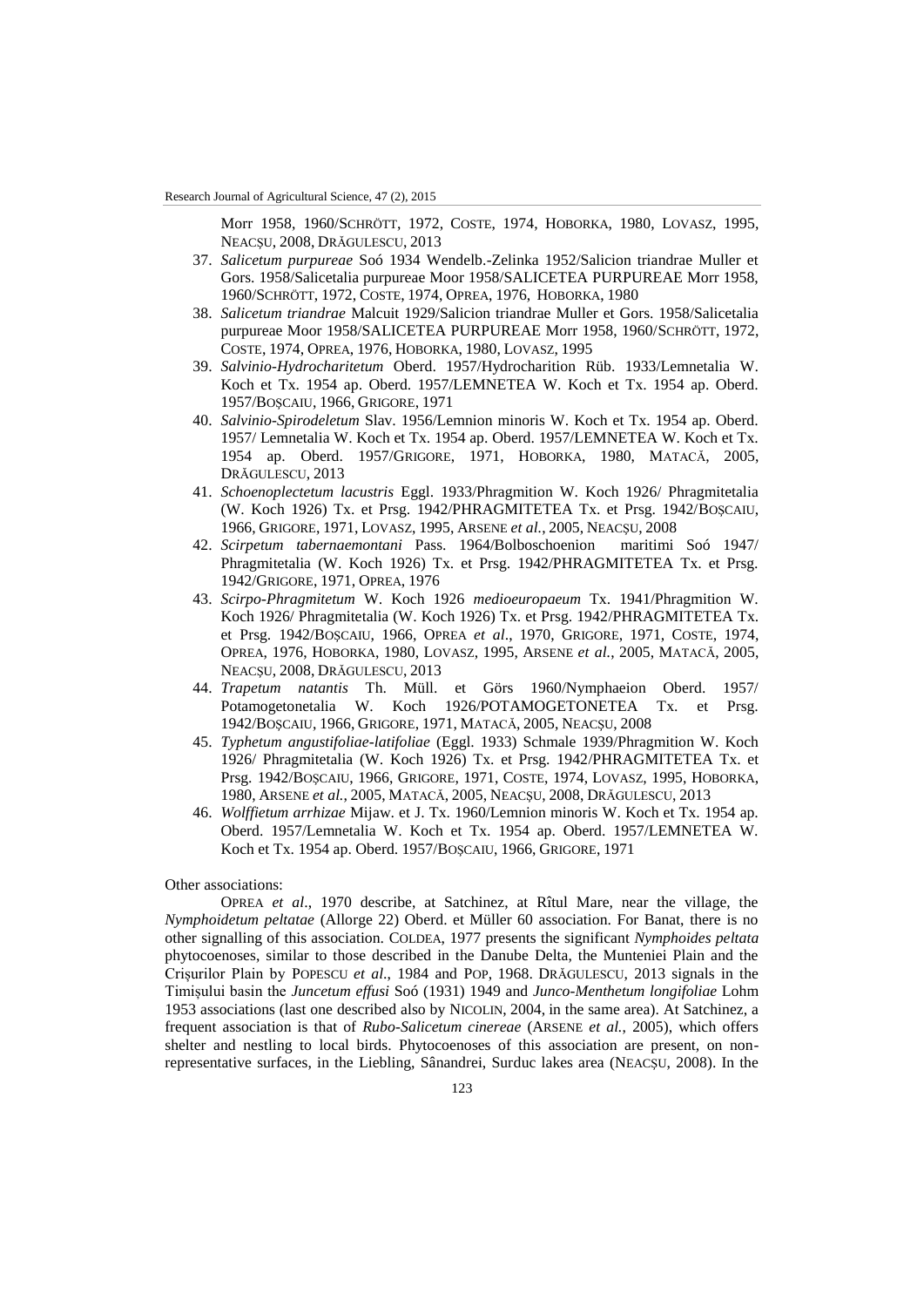Danube defile, MATACĂ, 2005 describes the *Frangulo-Salicetum cinereae* Malc. 1929 association. The same author identifies the *Telekio speciosae-Alnetum incanae* Coldea (1986) 1990 and *Stellario nemorum-Alnetum glutinosae* (Kästner 1938) Lohmeyer 1957 associations.

Along the banks or in periodically flooded depressions, on nitrogen rich soils, the mezzo-hygrophilic *Polygono hydropiperi-Bidentetum* (GRIGORE, 1971, COSTE, 1974, OPREA, 1976, LOVASZ, 1995, NEACŞU, 2008, DRĂGULESCU, 2013) association develops. In humid meadows, there frequently occur the *Agrostidetum stoloniferae* (Ujvarovsi 1941) Burduja *et al.* 1956 (BOŞCAIU, 1965, OPREA *et al*., 1974, OPREA, 1976, HOBORKA, 1980, LOVASZ, 1995, NICOLIN, 2004, NEACŞU, 2008), *Alopecuretum pratensis* Nowinski 1928 (BOŞCAIU, 1965, SCHRÖTT, 1972, OPREA, 1976, LOVASZ, 1995, NICOLIN, 2004, NEACŞU, 2008) associations. On nutrient rich soils, near banks, one can encounter phytocoenoses from weed formation associations: *Echinochloo-Polygonetum lapathifolii* (Ujvárosi 1940) Soó et Csűrös (1944) 1947 (GRIGORE, 1971, OPREA, 1976, LOVASZ, 1995, NEACŞU, 2008), *Conietum maculati* I. Pop 1968 (GRIGORE, 1971, COSTE, 1974, OPREA, 1976, LOVASZ, 1995, NEACŞU, 2008), *Urtico-Sambucetum ebuli* Br.-Bl. (1936) 1952 (GRIGORE, 1971, COSTE, 1974, OPREA, 1976, LOVASZ, 1995, ARSENE et al. 2005, NEACŞU, 2008).

# *Table 2*

| No. | Autors              | research regarding the aquatic and paradicolous vegetation, in Banac<br>Areas studied | No. of associations |
|-----|---------------------|---------------------------------------------------------------------------------------|---------------------|
| 1.  | SORAN, 1956         | Liebling, Banat                                                                       | 5                   |
| 2.  | BOSCAIU, 1965, 1966 | Lugoj, Sebesului Meadow, Banat                                                        | 31                  |
| 3.  | OPREA et al., 1970  | Satchinez                                                                             | 10                  |
| 4.  | ARSENE et al., 2005 | Satchinez                                                                             | 11                  |
| 5.  | GRIGORE, 1971       | Timis-Bega interfluve                                                                 | 35                  |
| 6.  | SCHRÖTT, 1972       | Cheile Nerei                                                                          | 3                   |
| 7.  | <b>COSTE, 1974</b>  | Locvei Mountains                                                                      | 18                  |
| 8.  | <b>OPREA, 1976</b>  | Sînnicolaul Mare Plain                                                                | 16                  |
| 9.  | <b>ARVAT, 1977</b>  | Timis, Pogonis, Bârzava                                                               | 32                  |
| 10. | HOBORKA, 1980       | Dognecei Mountains                                                                    | 19                  |
| 11. | LOVASZ, 1995        | Buziasului Plain                                                                      | 30                  |
| 12. | NEACSU, 2008        | Surduc, Pischia, Liebling, Sânandrei                                                  | 29                  |
| 13. | DRĂGULESCU, 2013    | Timis river                                                                           | 63                  |
| 14. | <b>MATACĂ, 2005</b> | Portile de Fier                                                                       | 11                  |

Research regarding the aquatic and paludicolous vegetation, in Banat

From the point of view of the cenotaxonomy classification, we can express the following observations:

- the *Heleocharetum acicularis* Hvč. 1933 (*Eleocharidetum acicularis* W. Koch. 1926 em. Oberd. 1957) association is included in the cls. ISOËTO-NANOJUNCETEA Br. - Bl. et Tx. 1943, by BOŞCAIU, 1966 and GRIGORE, 1971. In the barrier lake vegetation compendium form the Timiș county (NEACȘU, 2008), we opted for the inclusion in the cls. LITTORELLETEA R. Tx. 1947 (ord. Littorelletalia W. Koch 1926, al. Eleocharition acicularis Pietsch 1967), according to COLDEA, 1997, SANDA *et al.*, 1998. COLDEA states that some authors classify the association as ISOËTO-NANOJUNCETEA Br. -Bl. et Tx. 1943, due to the presence in the association of numerous species belonging to this class, to the detriment of the ones belonging to LITTORELLETEA R. Tx. 1947, the cause being the anthropic impact.
- SANDA *et al.*, 2008 propose classification modifications for some asscoiations, depending on characteristic species, regarding orders and alliances (e.g. *Lemno-Utricularietum, Phalaridetum arundinaceae, Ranunculetum aquaticae*). The same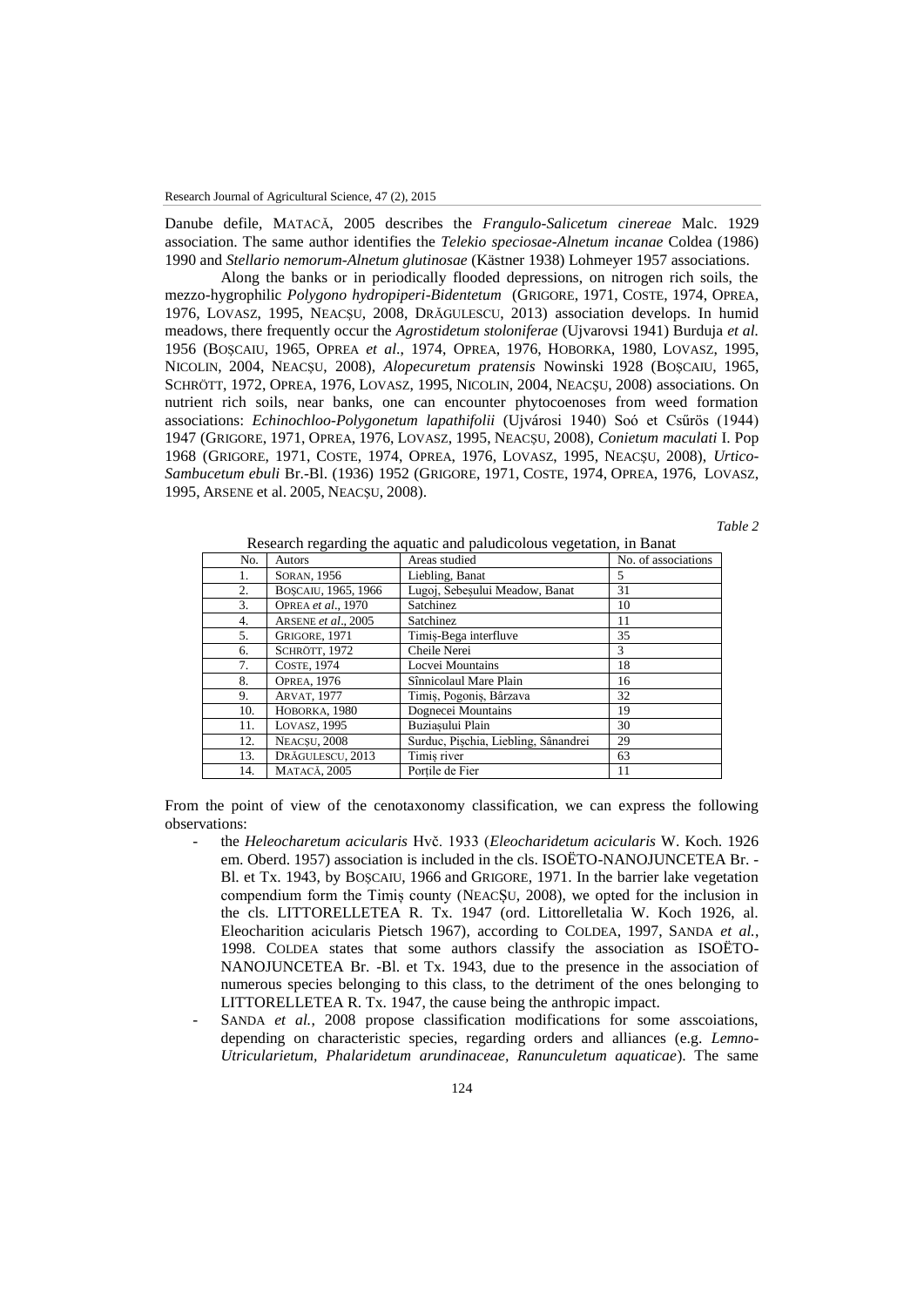authors specify that some phytosociologists prefer to describe aquatic associations of reduced volume, due to floristic homogeneity.

- according to COLDEA, 1997, SANDA *et al.*, 2008 significant *Typha angustifolia* rush phytocoenoses, belong to the *Typhaetum angustifoliae* Pign. 1953 association, and the significant *Typha latifolia* ones, to the *Typhaetum latifoliae* G. Lang 1973 association. This classification is used by ARSENE *et al.*, 2005, MATACĂ, 2005, NEACŞU, 2008, DRĂGULESCU, 2013. In older papers, they are registered as *Typhaetum angustifoliaelatifoliae* (Eggl. 1933) Schmale 1939 (BOŞCAIU, 1966, GRIGORE, 1971, COSTE, 1974, HOBORKA, 1980). In SANDA *et al.*, 1980 all three associations are mentioned as common in these parts. The same three associations are described by LOVASZ, 1995 in the Buziașului Plain.
- GRIGORE, 1971 differentiates within the *Salici-Populetum* (Tx.1931) Mej-Dress 1936 association (depicted by OPREA, 1976, in the Sînnicolaul Mare Plain), the subassociation amorphosum fruticosae, in the Timiș-Bega interfluve area, similar to the one described along the Danube by MORARIU & DANCIU (1970). COSTE, 1974, describes in the Locvei Mountains the *Amorphaetum fruticosae* association (Borza 1954) nova as. prov.

we chose to use the classic vegetal association names, due to synonymy related issues.

The aquatic and paludicolous vegetation of the community important sites from the Romanian Banat is partially known (there are sites whose standard forms, do not contain any habitat). The aquatic and paludicolous vegetation outside the protected areas is only vaguely known, generally as association enumerations.

Table 3 brings forth habitats from humid areas in NATURA 2000 sites. The ROSCI 0115 Satchinez Marsh site does not contain any aquatic vegetation association or habitat. Without a standard Form habitat, there are:

- ROSCI 0355 Lipova Plateau -Poiana Ruscă
- ROSCI 0361 Caraș River
- ROSCI 0375 Nera River, between Bozovici and Moceriș
- ROSCI 0385 Timis River, between Rusca and Prisaca

Still, standard-forms of these community important sites contain aquatic and/or paludicolous vegetation classes:

- N 03 Salt marshes (+ Salt pastures + Salt steppes)
- N 06 Inlans water bodies (Standing water, Ruming water)
- N 07 Bogs, Marshes, Water fringed vegetation Fens

*Table 3*

| Humid area habitats in community important sites in Banat (NATURA 2000) |         |      |             |      |      |      |      |      |      |      |
|-------------------------------------------------------------------------|---------|------|-------------|------|------|------|------|------|------|------|
| No.                                                                     | Natura  | 0031 | 0069        | 0108 | 0109 | 0115 | 0126 | 0206 | 0219 | 0226 |
|                                                                         | 2000    |      |             |      |      |      |      |      |      |      |
|                                                                         | habitat |      |             |      |      |      |      |      |      |      |
|                                                                         | 1530*   |      |             |      |      | X    |      |      |      |      |
| 2.                                                                      | 3130    |      |             | X    |      |      |      | X    |      |      |
| 3.                                                                      | 3140    |      |             |      |      |      |      | X    |      |      |
| 4.                                                                      | 3150    |      |             | X    |      |      |      | X    |      |      |
| 5.                                                                      | 3160    |      |             | X    |      |      |      |      |      |      |
| 6.                                                                      | 3220    | X    | $\mathbf x$ |      |      |      | X    |      |      | X    |
| 7.                                                                      | 3240    |      |             |      |      |      |      |      |      | X    |
| 8.                                                                      | 3260    | X    |             |      | X    |      |      | X    |      |      |
| 9.                                                                      | 3270    |      |             |      | X    |      |      | X    |      |      |
| 10.                                                                     | 6430    | (x)  | (x)         | X    |      |      | X    | X    |      | (x)  |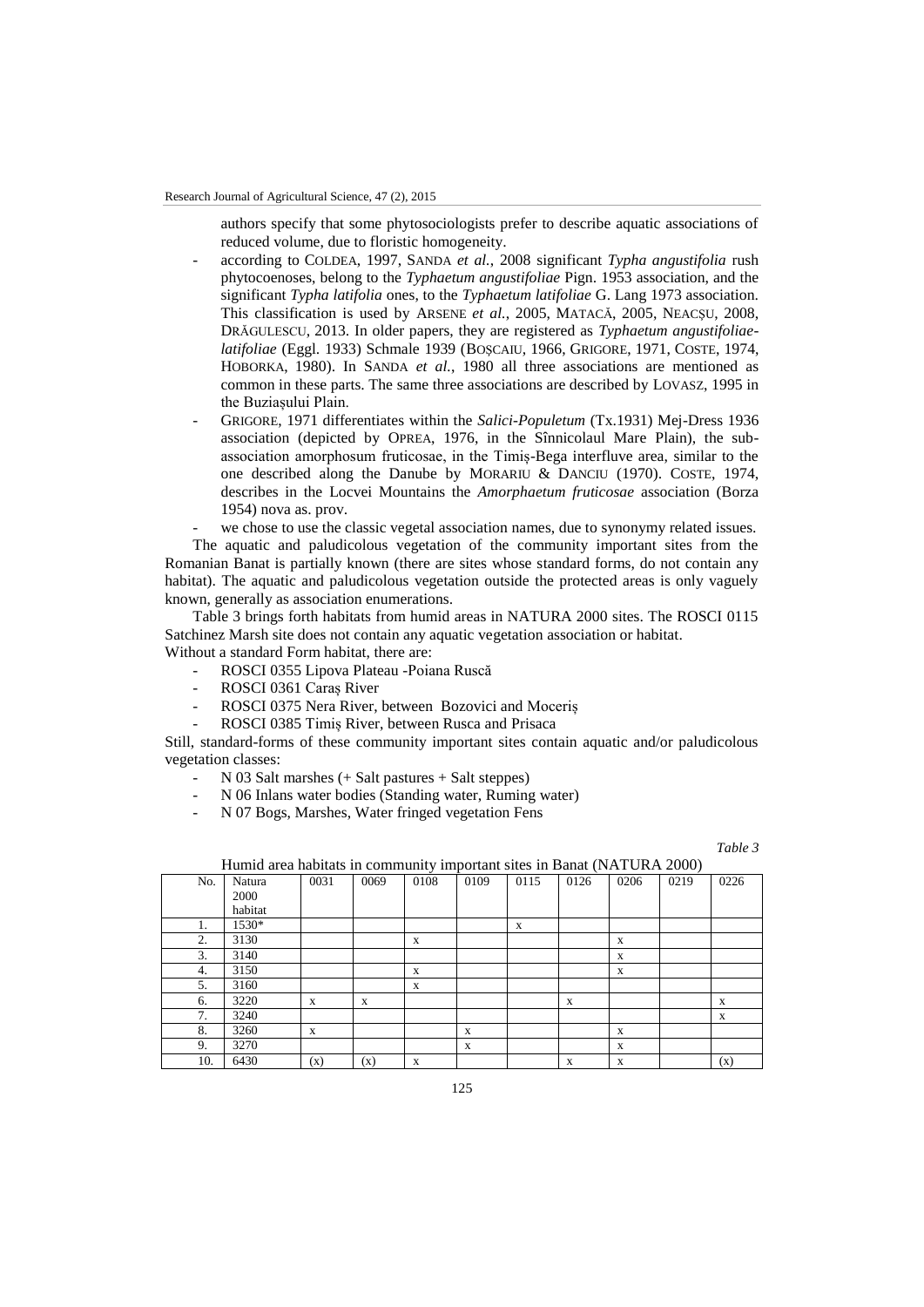| 11. | 6440  |   |                | $\Lambda$                 |                           |   |        |   |   |
|-----|-------|---|----------------|---------------------------|---------------------------|---|--------|---|---|
| 12. | 7110  |   |                |                           |                           |   |        |   | * |
| 13. | 7120  |   |                |                           |                           |   |        |   | X |
| 14. | 7140  |   |                |                           |                           |   |        |   | X |
| 15. | 7220* | X | A              |                           |                           | X |        |   | X |
| 16. | 7230  |   |                |                           |                           | X |        |   |   |
| 17. | 91EO* | X | <b>XF</b><br>A |                           |                           | X | v<br>л | X | X |
| 18. | 91FO  |   |                | $\mathbf{v}$<br>$\Lambda$ |                           |   |        |   |   |
| 19. | 92AO  |   |                | $\mathbf{v}$<br>л         | $\mathbf{v}$<br>$\Lambda$ |   |        |   |   |

Legend:

Habitats:

1530 \* Pannonic salt steppes and salt marshes

3130 Oligotrophic to mesotrophic standing waters with vegetation of the *Littorelletea uniflorae* and/or *Isoeto-Nanojuncetea*

3140 Hard oligo-mesotrophic waters with benthic vegetation of *Chara spp*.

3150 Natural eutrophic lakes with *Magnopotamion* or *Hydrocharition* - type vegetation

3160 Natural dystrophic lakes and ponds

3220 Alpine rivers and the herbaceous vegetation along their banks

3240 Alpine rivers and their ligneous vegetation with *Salix elaeagnos*

3260 Water courses of plain to montane levels with the *Ranunculion fluitantis* and *Callitricho-Batrachion*

Vegetation

3270 Rivers with muddy banks with *Chenopodion rubri* p.p. and *Bidention p.p.* vegetation

6430 Hydrophilous tall herb fringe communities of plains and of the montane to alpine levels

6440 Alluvial meadows of river valleys of the *Cnidion dubii*

7110 \* Active raised bogs

7120 Degraded raised bogs still capable of natural regeneration

7140 Transition mires and quaking bogs

7220 \* Petrifying springs with tufa formation (*Cratoneurion*)

7230 Alkaline fens

91E0 \* Alluvial forests with *Alnus glutinosa* and *Fraxinus excelsior* (*Alno-Padion, Alnion incanae, Salicion albae*)

91F0 Riparian mixed forests of *Quercus robur, Ulmus laevis* and *Ulmus minor, Fraxinus excelsior* or *Fraxinus angustifolia*, along the great rivers (*Ulmenion minoris*)

92A0 *Salix alba* and *Populus alba* galleries

Sites:

ROSCI 0031 Cheile Nerei-Beușnița

ROSCI 0069 Domogled-Cerna Valley

ROSCI 0108 Low Meadow of Mureș

ROSCI 0109 Timiș Meadow

ROSCI 0115 Satchinez Marshes

ROSCI 0126 Țarcu Mountains

ROSCI 0206 Porțile de Fier

ROSCI 0219 Rusca Montană

RO SCI 0226 Semenic-Cheile Carașului

## **CONCLUSIONS**

The aquatic and paludicolous flora and vegetation in Banat occupied, in the past, vast surfaces. Today, the natural humid areas are reduced to the marshes at Satchinez and some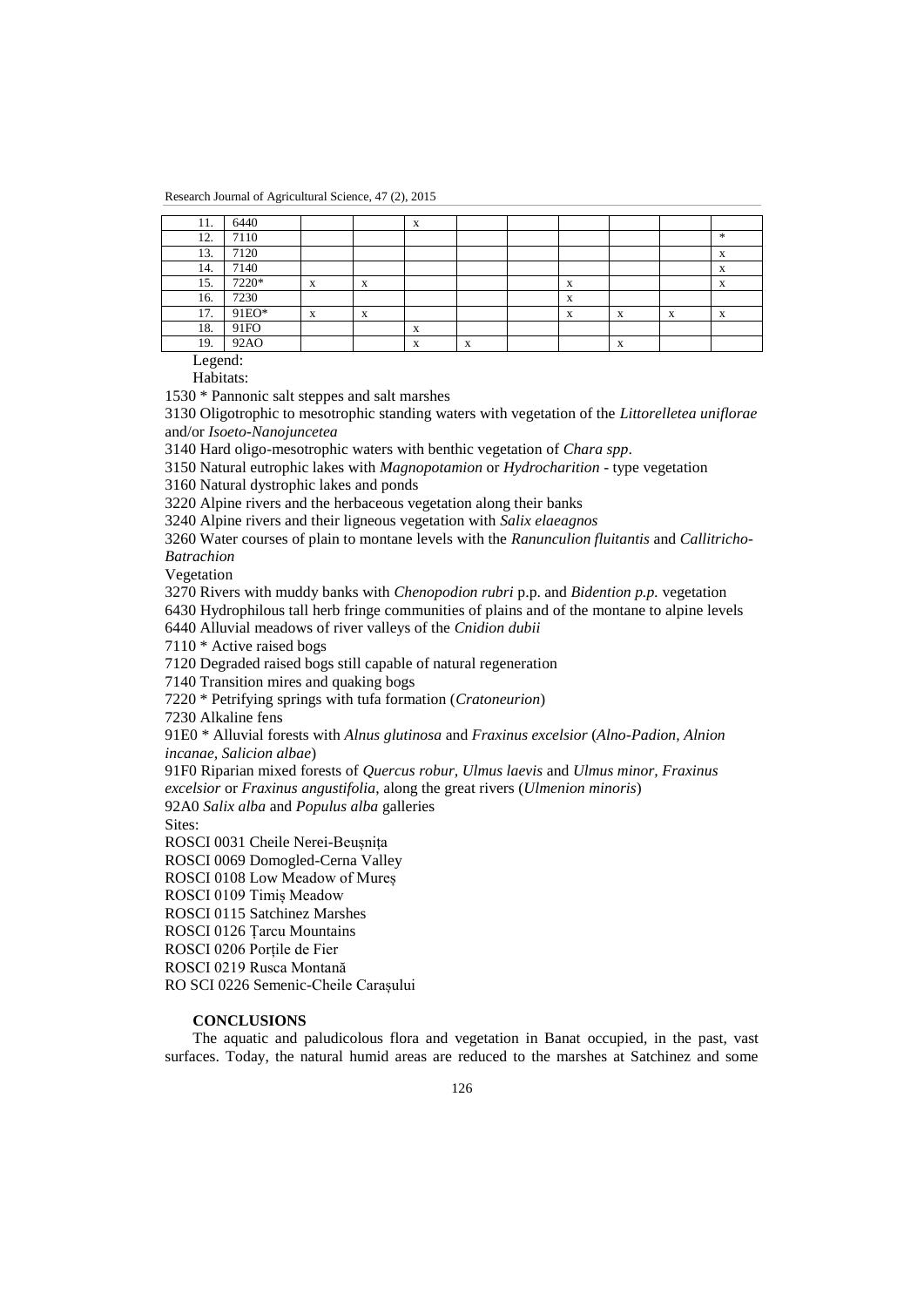river meadows. Since 2007, some of these are under a NATURA 2000 protection regime. Preservative interest species from the humid areas are *Lindernia procumbens* (SORAN, 1954, BOŞCAIU, 1966, NEACŞU, 2008), *Marsilea quadrifolia* (SORAN, 1954, GRIGORE, 1971), *Eleocharis carniolica* (BOŞCAIU, 1971), *Cirsium brachycephallum* (TURCEAN *et al*., 2014). The presence of invasive allogenic species is worth mentioning, namely *Amorpha fruticosa*, at lower altitudes and *Reynoutria japonica*, at higher altitudes, even in the NATURA 2000 sites. On small watercourses (which sometimes dry out in summer) and on irrigation-draining canals, typical humid area phytocoenoses stripes can be found, rarely studied in vegetation monography papers. The number of main aquatic and paludicolous associations is of 46, grassy vegetation being the best represented. To these we add some other humid meadow weed formation associations. Wooden vegetation is represented in gallery alder and willow groves (92A0), on hilly and mountain layers with oak and ash (91EO\*), in the plain area.

### **BIBLIOGRAPHY**

- 1. ANASTASIU, P., NEGREAN, G., BAȘNOU, C., SÂRBU, C., OPREA, A., 2007 *A preliminary study on the neophytess of wetlands in Romania*, in RABITSCH, W., F. ESSL & F. KLINGENSTEIN (Eds.): Biological Invasions from Ecology to Conservation. Neobiota 7 (2007): 181-192.
- 2. ARSENE, G.-G., FAUR, F.-M., NEACŞU, A.-G., ANDREIS, C., COSTE, I., ARSENE, A.-M., 2005 *The flora, the vegetation and the habitats of the Satchinez natural reserve (Timiş dep.)*, Annals of West University of Timişoara, ser. Biology, XIII, Timişoara, pp.1-20, ISSN 1453 – 7680
- 3. ARVAT, N., 1977 *Flora şi vegetaţia dintre râurile Timiş, Pogoniş şi Bârzava*, Teză de doctorat, Iaşi
- 4. BOŞCAIU, N., 1966 *Vegetaţia acvatică şi palustră din împrejurimile oraşului Lugoj*, Universitatea "Babeș-Bolyai" Cluj. Grădina botanică, Contribuții botanice II, Cluj-Napoca, pp. 69-80
- 5. BURESCU, P., 2003 *Flora şi vegetaţia zonelor umede din nord-vestul României*, Ed. Academiei Române, Bucureşti
- 6. BURESCU, P., CHEREGI, V., CSEP, N., 2004 *Vegetaţia lacului cu nufăr termal de la Băile 1 Mai, Oradea,* Analele Univ. Craiova, Facultatea de Horticultură, VII, Ed. Eurododact, Cluj-Napoca, pp. 149-155
- 7. BURESCU, P., SABĂU, N., CHEREGI, V., DOMUŢA, C., 1999 *Argumente pentru protecţia zonelor umede din nord-vestul României*, Analele Univ. Oradea, VI, fasc. Silvicultură, Oradea, pp. 145-157
- 8. COLDEA, GH., SANDA, V., POPESCU, A., ȘTEFAN, N., 1997 *Les associations végétales de Roumanie. Tome 1. Les associations herbacées naturelles*, Presses Universitaires de Cluj.
- 9. COSTE, I. (dir. proiect), ARSENE, G. G., AVRĂMUŢ, O., 1995 *Stabilirea şi caracterizarea unităţilor de vegetaţie şi a tipurilor de biotop din sud-vestul României (Banat)*, Raport de cercetare pe anul 1995, Contract 4022 cu M.I., Tema B9, U.S.A.M.V.B. Timişoara
- 10. COSTE, I. (dir. proiect), ARSENE, G. G., CHELU, A. L., PĂTRUŢ, D., FAUR, F., BUZNA, C., GAICA, I., 2002 – *Studiul biodiversităţii covorului vegetal în sud-vestul României (Banat)*, Raport de cercetare pe anul 2002, Contract de tip A cu C.N.C.S.I.S., Tema 28/2001, U.S.A.M.V.B. Timişoara
- 11. COSTE, I., 1974 *Flora şi vegetația Munților Locvei*, Teză de doctorat, Universitatea "Babeș-Bolyai", Cluj-Napoca
- 12. COSTE, I., 1980 *Contribution a l'étude de l'association Stelario nemori-Alnetum glutinosae (Kästner 38) Lohm. 57 en Roumanie*, Colloques phytosociologiques, IX, Les forêts alluviales, Strasbourg
- 13. COSTE, I., 2007 *Vegetaţia naturală a Banatului şi Crişanei*, Lucrările simpozionului internaţional comemorativ "Prof. dr. Ioan COSTE (1942 – 2006)", Timişoara, 29 septembrie, 2006, Ed. Vasile Goldiş University Press, Arad, pp. 159-171
- 14. DONIŢĂ, N., POPESCU, A., PAUCĂ-COMĂNESCU, M., MIHĂILESCU, S., BIRIŞ, I.-A., 2005 *Habitatele din România*, Ed. Tehnică Silvică, Bucureşti
- 15. DRĂGULESCU, C., 2013 *The hydrophilous flora and vegetation of the Timiș drainage basin (Banat, Romania)*, Transylv. Rev. Syst. Ecol. Res. 15-special issue (2013), "*The Timiș River Basin*", Sibiu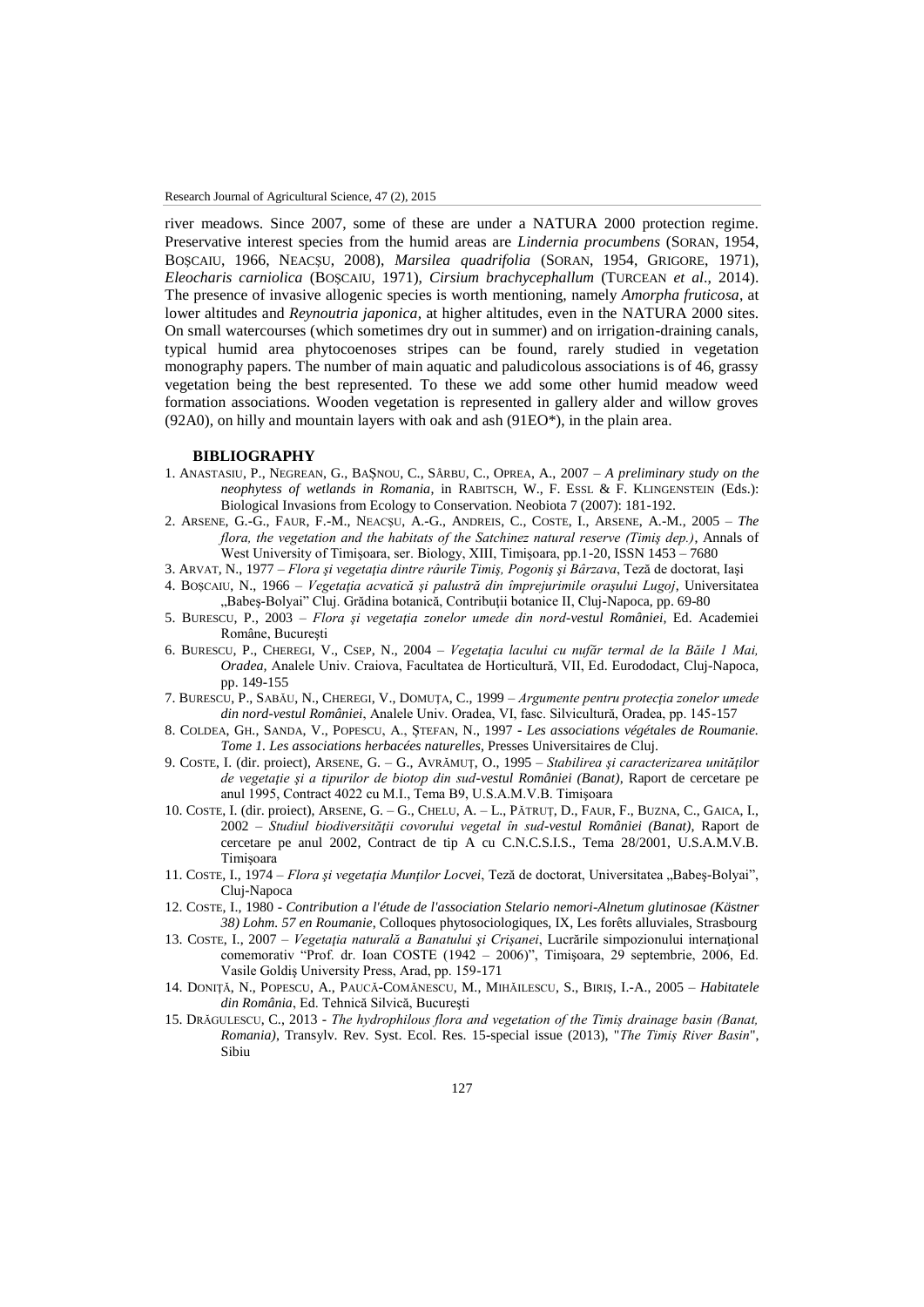- 16. FĂRCĂŞESCU, A. M., ARSENE, G. G., NEACŞU, A. G., 2008 *Eriochloa villosa (Thunb.) Khunt – a new invasive weed in Romania*, Journal of Plant Diseases and Protection, Special Issue, XXI, Eugen Ulmer KG, Stuttgart, pp. 333-334
- 17. GAFTA, D., MOUNTFORD, O. (coords.), 2008 *Manual de interpretare a habitatelor Natura 2000 din România*, Ed. Risoprint, Cluj-Napoca
- 18. GRIGORE, S., 1971 *Flora şi vegetaţia din interfluviul Timiş – Bega,* Teză de doctorat, Institutul Agronomic "Ion Ionescu de la Brad", Iași
- 19. GRIGORE, S., SCHRÖTT, L., 1973 *Flora şi vegetaţia Banatului*, Aspecte din flora şi fauna Banatului, Ed. A II-a amplificată, Societatea de Ştiinţe Biologice din R.S.R. Filiala Timişoara, Universitatea din Timişoara, Facultatea de Ştiinţe Naturale, Tipografia Universităţii din Timişoara, pp. 26-80
- 20. GRIGORIU, A.-L., 2004 *Studiul ecologic și fitocenologic al vegetației de pajiști din bazinul superior și mijlociu al râului Timiș*. Teză de doctorat. U.S.A.M.V.B.T. Facultatea de Agricultură
- 21. GRISELINI, F., 1984 *Încercare de istorie politică şi naturală a Banatului Timişoarei*, Ed. Facla, Timişoara
- 22. HALBAC-COTOARA-ZAMFIR, R., 2012 *The Romanian Banat region challenging climatic changes*, Journal of Environmental Protection and Ecology 13, no 1, 128-134
- 23. HOBORKA, I., 1980 *Flora și vegetația din Munții Dognecei*, Universitatea "Babeș-Bolyai" Cluj-Napoca, Facultatea de Biologie-Geografie, Teză de doctorat.
- 24. IVAN, D., DONIŢĂ, I., SANDA, V., POPESCU, A., CHIFU, T., BOŞCAIU, N., MITITELU, D., PAUCĂ-COMĂNESCU, M., 1993 – *Végétation potentielle de la Roumanie*, Braun – Blanquetia, Recueil de travaux de geobotanique, Camerino, pp.28-66
- 25. LIŢESCU, S., PASCALE, G., SÂRBU, A., 2003 *Aquatic flora and vegetation of semiflowing lakes Portile de Fier I and II*, Studii și cercetări de biologie, 8, Universitatea Bacău, pp. 60-65
- 26. LOVASZ, H., 1995 *Flora și vegetația din Dealurile Silagiului și Câmpia Buziașului (județul Timiș)*, Universitatea "Babeș-Bolyai" Cluj-Napoca, Facultatea de Biologie-Geografie, Teză de doctorat.
- 27. LUKÁCS, B., SRAMKÓ, G., MOLNÁR, A., 2013 *Plant diversity and conservation value of continental temporary pools*, Biological Conservation 158 (2013), 393-400, Elsevier
- 28. MATACĂ, S., 2005 *Parcul Natural Porțile de Fier. Floră, vegetație și protecția naturii*, Ed. Universitaria, Craiova, 549 p.
- 29. MUNTEANU, R., HERŞCOVICI, 1970 *Consideraţii asupra lacurilor din Banat*, Studii de geografie a Banatului, (in coord. CORNEA, I.) Universitatea din Timişoara, Facultatea de Istorie-Geografie, Timişoara
- 30. NEACŞU, A., ARSENE, G. G., 2011 *Remarks on the evolution tends of aquatic and paludicolous vegetation in the main accumulation lakes in Timis county*, Research Journal of Agricultural Science, 43 (2), pp. 211-217, ISSN 2066-1843
- 31. NEACŞU, A.-G., 2008 *Cercetări asupra biodiversității florei și vegetației unor lacuri de acumulare din județul Timiș*, Teză de doctorat. U.S.A.M.V.B. Timișoara, Facultatea de Agricultură
- 32. NEACŞU, A.-G., ARSENE, G.-G., ARSENE, A.-M., STROIA, C.M., 2010 *Research on several rare phytocoenoses in the Banat vegetation*, Research Journal of Agricultural Science, 42 (3), pp. 280-286, ISSN 2066-1843
- 33. NEDELCU, G. A., 1981 *Survey over the aquatic and swamp associations of Romania (II),* Lucrările grădinii botanice din Bucureşti. Acta Botanica Horti Bucurestiensis 1979-1980, Bucureşti, pp. 145-153
- 34. NEDELCU, G. A., DAN, M., 1993 *Lemnetum minoris (Oberd. 1957) Müller et Görs 1960, în România*, Lucrările grădinii botanice din Bucureşti. Acta Botanica Horti Bucurestiensis 1991- 1992, Bucureşti, pp. 91-96
- 35. NEMEŞ, I., CONSTANTINESCU, L., 2012 *Impact of hydrotehnical arrangements on land resources of Banat*, Buletinul științific al Univ. Politehnica din Timișoara, seria Hidrotehnica, Transactions on hydrotehnics, tom 57 (71), fascicola 2.
- 36. NICOLIN, A.-L., 2004 *Studiul ecologic şi fitocenologic al vegetaţiei de pajişti din bazinul superior şi mijlociu al râului Timiş*, Teză de doctorat, Universitatea de Ştiinţe Agricole şi Medicină Veterinară a Banatului, Facultatea de Agricultură, Timişoara